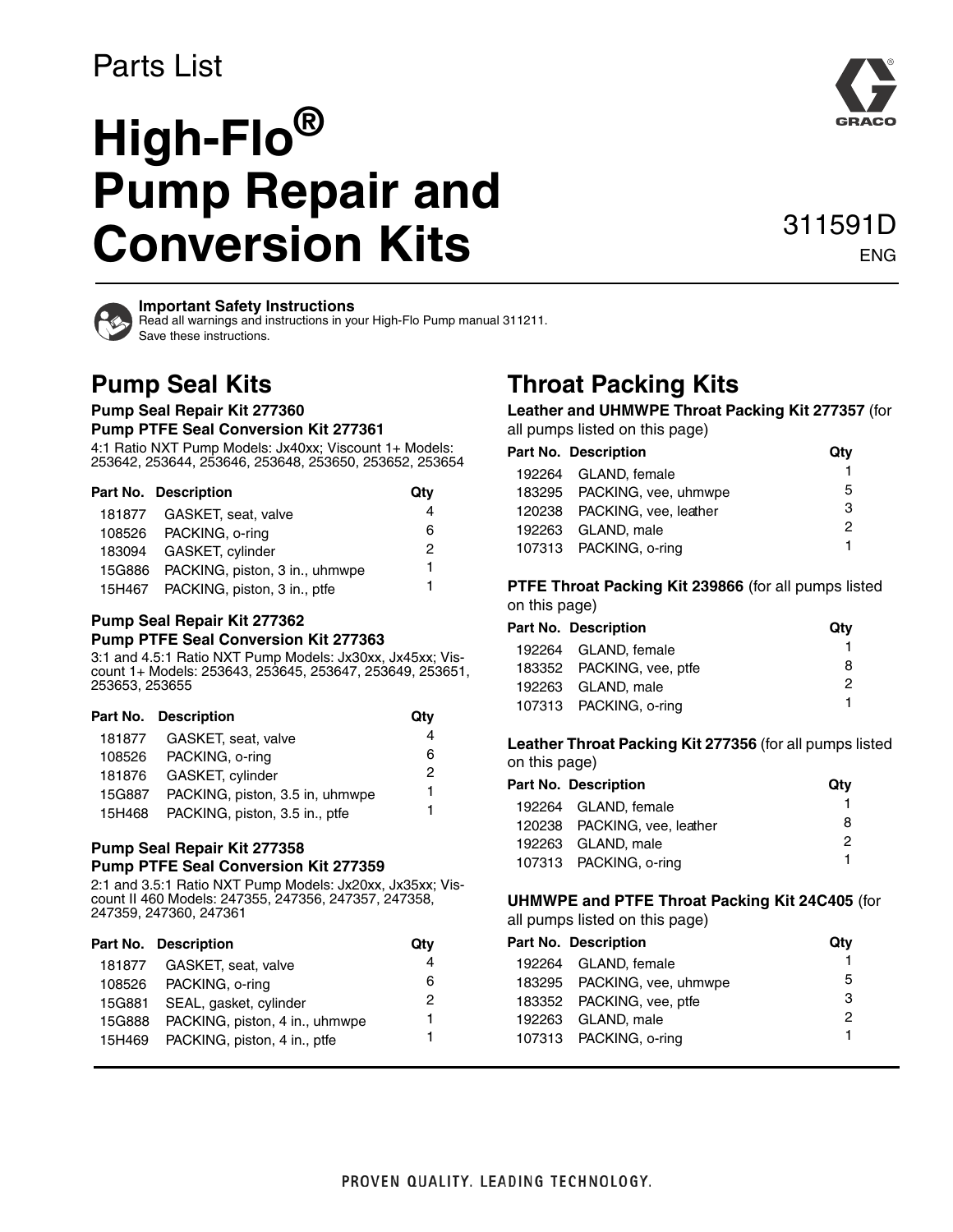# **Parts**

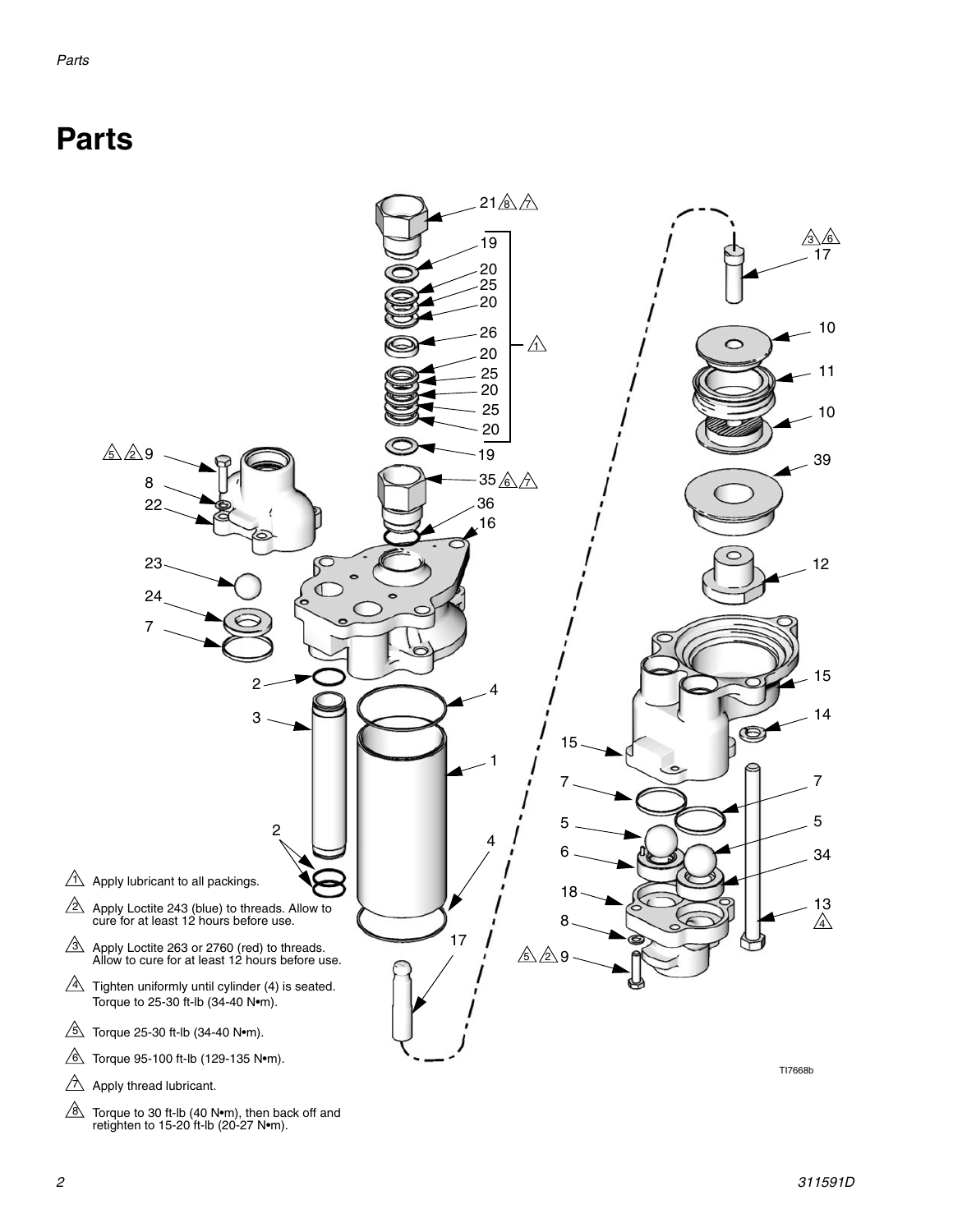# **Parts**

| Ref.  | <b>Description</b>                         | Qty | Ref.  | <b>Description</b>                    | Qty           |
|-------|--------------------------------------------|-----|-------|---------------------------------------|---------------|
| 1.    | CYLINDER, pump, sst                        |     | 16    | HOUSING, outlet; sst                  |               |
| $2^*$ | PACKING, o-ring; PTFE                      | 6   | 17    | ROD, piston; sst                      |               |
| 3     | TUBE, fluid; sst                           | 2   | 18    | MANIFOLD, inlet; sst                  |               |
| $4^*$ | GASKET, cylinder; UMWPE                    | 2   | 19†   | GLAND, male; sst                      | 2             |
| 5     | BALL, intake; 1.25 in. dia; sst            | 2   | 20†   | V-PACKING, throat; UHMWPE             | 5             |
| 6     | SEAT, intake valve, with relief valve; sst |     | 21    | NUT, packing; sst                     |               |
| $7^*$ | GASKET, seat, valve; UHMWPE                |     | 22    | MANIFOLD, outlet; sst                 |               |
| 8     | WASHER, flat; 8.4 mm; sst                  | 8   | 23    | BALL, outlet; 1 in. (25 mm) dia.; sst | $\mathcal{P}$ |
| 9     | CAPSCREW, hex hd; M8 x 1.25 x 25; sst      | 8   | 24    | SEAT, valve; sst                      | 2             |
| 10    | PISTON; 3 in.; sst                         | 2   | $25+$ | V-PACKING, throat; leather            | 3             |
| $11*$ | PACKING, piston; 3 in.; UMWPE              |     | 26†   | GLAND, female; sst                    |               |
| 12    | NUT, piston; hex hd; sst                   |     | 34    | SEAT, intake valve; sst               |               |
|       | CAPSCREW, hex hd; 9/16-12 unc x 7.5 in.;   |     | 35    | ADAPTER; sst                          |               |
| 13    | sst                                        |     | $36+$ | PACKING, o-ring; PTFE                 |               |
| 14    | LOCKWASHER, spring; 9/16 in.; sst          | З   | $37^$ | TAG, warning (not shown)              |               |
| 15    | HOUSING, inlet; sst                        |     | 39    | <b>SPACER</b>                         |               |
|       |                                            |     |       |                                       |               |

▲ *Replacement Danger and Warning labels, tags, and cards are available at no cost.*

\* *Parts included in Seal Repair Kit (purchase separately).*

*† Parts included in Throat Packing Repair Kit (purchase separately).*